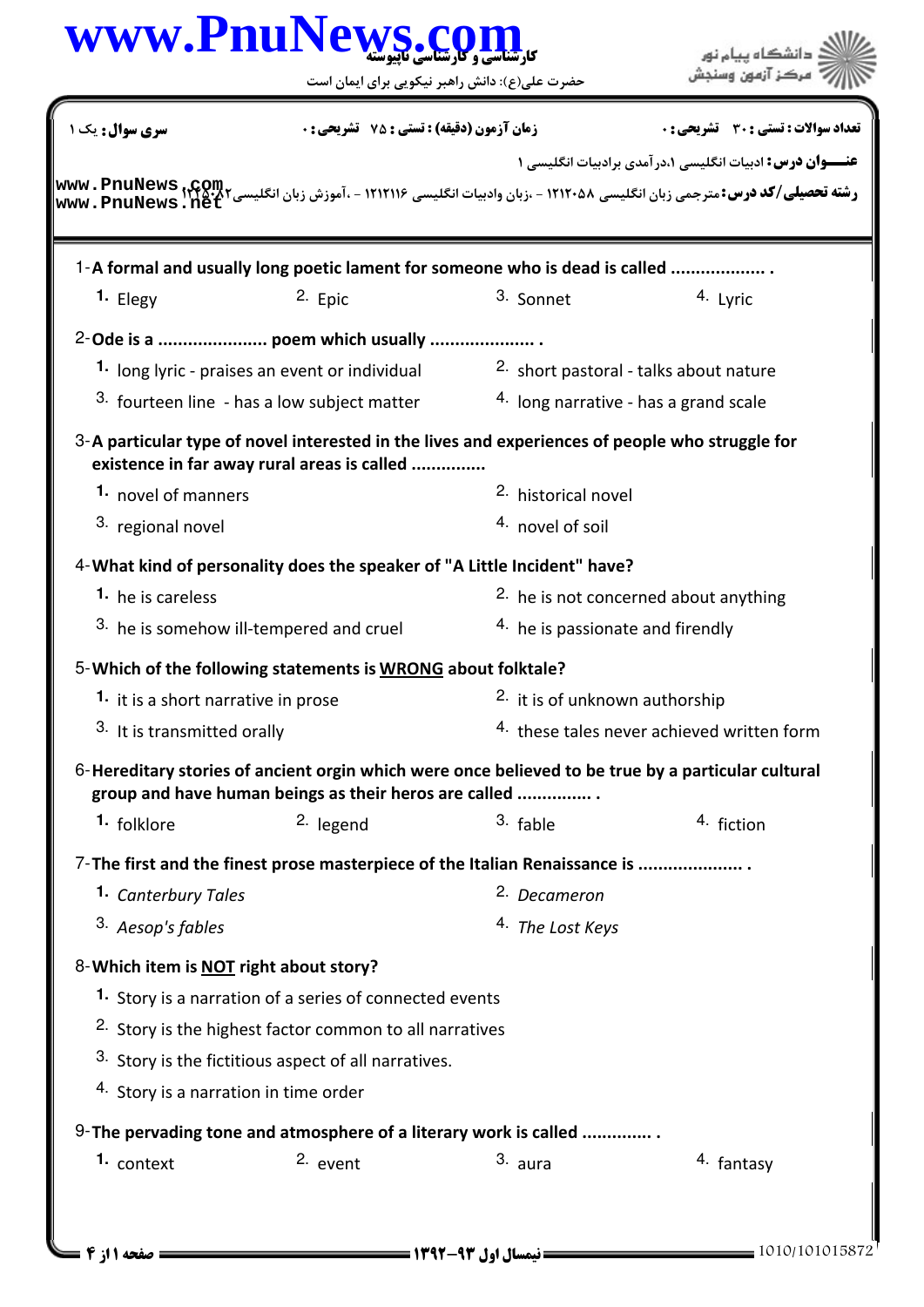| www.PnuNews.c                                                                                                                    | حضرت علی(ع): دانش راهبر نیکویی برای ایمان است      |                                       | دانشگاه پیام نور<br>مركز آزمهن وسنجش                            |  |  |
|----------------------------------------------------------------------------------------------------------------------------------|----------------------------------------------------|---------------------------------------|-----------------------------------------------------------------|--|--|
| <b>سری سوال :</b> یک ۱                                                                                                           | <b>زمان آزمون (دقیقه) : تستی : 75 ٪ تشریحی : 0</b> |                                       | تعداد سوالات : تستي : 30 - تشريحي : 0                           |  |  |
|                                                                                                                                  |                                                    |                                       | <b>عنـــوان درس:</b> ادبیات انگلیسی ۱،درآمدی برادبیات انگلیسی ۱ |  |  |
| www.PnuNews.ne                                                                                                                   |                                                    |                                       |                                                                 |  |  |
| 10-Ernest Hemingway's "Hills like White Elephants" presents a  setting in<br>modern                                              |                                                    |                                       |                                                                 |  |  |
| 1. realist - Spain                                                                                                               |                                                    | <sup>2.</sup> romantic - Germany      |                                                                 |  |  |
| 3. romantic - Spain                                                                                                              |                                                    | 4. realistic - Germany                |                                                                 |  |  |
| 11-In "The Limitation of Pambe Serang", Pambe is                                                                                 |                                                    |                                       |                                                                 |  |  |
| 1. The Sultan of Zanzibar                                                                                                        |                                                    |                                       | 2. Nurkeed's footman                                            |  |  |
| 3. The captain                                                                                                                   |                                                    |                                       | 4. The headman of the lascar sailors                            |  |  |
| 12-Nurkeed in Rudyard Kipling's "The Limitations of Pambe Serang" can be described as                                            |                                                    |                                       |                                                                 |  |  |
|                                                                                                                                  |                                                    |                                       |                                                                 |  |  |
|                                                                                                                                  | 1. naive, simple and forgetful                     |                                       | <sup>2.</sup> revengeful, sophisticated and smart               |  |  |
| <sup>3.</sup> self-controlling, lazy and self-righteous                                                                          |                                                    | 4. forgiving, placid and trap-mouthed |                                                                 |  |  |
| 13-A dramatic device used by Greek playwrights in which a god is lowered on to the stage to help a<br>hero or untangle the plot. |                                                    |                                       |                                                                 |  |  |
| 1. Denoument                                                                                                                     |                                                    | 2. Bathos                             |                                                                 |  |  |
| 3. Deathtrap                                                                                                                     |                                                    |                                       | 4. Deus ex machina                                              |  |  |
| 14-The first part of a plot structure is  which is in fact the struggle between opposing<br>forces.                              |                                                    |                                       |                                                                 |  |  |
| 1. curiosity                                                                                                                     | 2. conflict                                        | 3. conclusion                         | $4.$ climax                                                     |  |  |
| 15-The organizational elements of a dramatic narrative are contained in its                                                      |                                                    |                                       |                                                                 |  |  |
| 1. context                                                                                                                       | 2. plot                                            | 3. story                              | 4. climax                                                       |  |  |
| 16-Nadine Gordimer in "Once upon a Time", through the little boy paints the picture<br>of                                        |                                                    |                                       |                                                                 |  |  |
| 1. cruelty and notoriety                                                                                                         |                                                    |                                       | 2. endearing playful innocence                                  |  |  |
| 3. reality versus imaginary                                                                                                      |                                                    |                                       | 4. fantasy and prophecy                                         |  |  |
| 17-A real or fictional person who can change by an act of will regardless of his past is<br>called                               |                                                    |                                       |                                                                 |  |  |
| 1. dynamic charcater                                                                                                             |                                                    | <sup>2.</sup> flat charcater          |                                                                 |  |  |
| 3. existential character                                                                                                         |                                                    | 4. personality                        |                                                                 |  |  |
| 18-Who is the narrator of "Once upon a Time" by Gordimer?                                                                        |                                                    |                                       |                                                                 |  |  |
| 1. the author herself                                                                                                            |                                                    | 2. an absent narrator                 |                                                                 |  |  |
| 3. the wife                                                                                                                      |                                                    | $4.$ the boy                          |                                                                 |  |  |
| = صفحه 12ز 4                                                                                                                     |                                                    |                                       | = 1010/101015872                                                |  |  |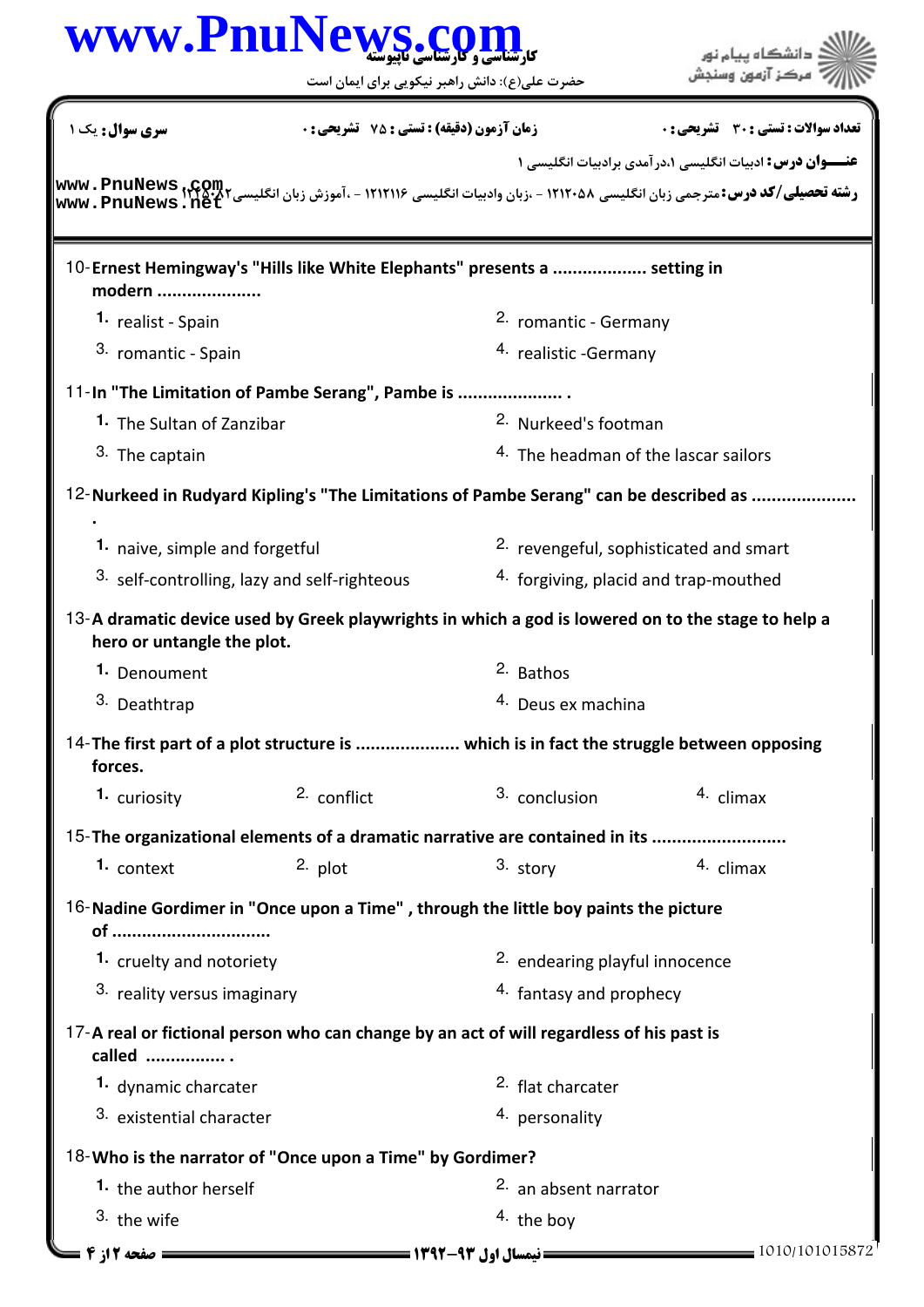|                                               |                                                                | حضرت علی(ع): دانش راهبر نیکویی برای ایمان است                                                                       |                                                           |
|-----------------------------------------------|----------------------------------------------------------------|---------------------------------------------------------------------------------------------------------------------|-----------------------------------------------------------|
| <b>سری سوال :</b> یک ۱                        | <b>زمان آزمون (دقیقه) : تستی : 75 ٪ تشریحی : 0</b>             |                                                                                                                     | تعداد سوالات : تستي : 30 - تشريحي : 0                     |
|                                               |                                                                |                                                                                                                     | عنـــوان درس: ادبیات انگلیسی ۱،در آمدی برادبیات انگلیسی ۱ |
|                                               |                                                                |                                                                                                                     |                                                           |
| <b>EXCEPT </b>                                |                                                                | 19-All the following charcateristics contribute to the definition of a Protagonist                                  |                                                           |
| 1. the main charcater in the work             |                                                                |                                                                                                                     |                                                           |
| 2. the protagonist should only be male        |                                                                |                                                                                                                     |                                                           |
|                                               | 3. the protagonist might be heroic or not heroic               |                                                                                                                     |                                                           |
|                                               |                                                                | 4. the charcater who is in opposition to the protagonist is called antagonist                                       |                                                           |
|                                               | 20- Uncle Tobby in Tristram Shandy is a  charcater.            |                                                                                                                     |                                                           |
| $1.$ flat                                     | 2. dynamic                                                     | $3.$ round                                                                                                          | 4. expository                                             |
| 21-What does Miss Brill do every Sunday?      |                                                                |                                                                                                                     |                                                           |
| 1. She wears her fur coat                     |                                                                |                                                                                                                     |                                                           |
|                                               | <sup>2.</sup> She sits on a bench in a park and wathces people |                                                                                                                     |                                                           |
|                                               | 3. She buys almond cake on the way back home                   |                                                                                                                     |                                                           |
| 4. All above                                  |                                                                |                                                                                                                     |                                                           |
|                                               |                                                                |                                                                                                                     |                                                           |
| 1. objective narrator                         |                                                                | 22-A speaker or voice whose vision is consciously or unconsciously deceiving is called<br>2. psychological narrator |                                                           |
| 3. unreliable narrator                        |                                                                | 4. omniscient narrator                                                                                              |                                                           |
|                                               |                                                                |                                                                                                                     |                                                           |
| called                                        |                                                                | 23-A perspective that can be seen from a charcater's view, then another's, then another's is                        |                                                           |
| 1. objective point of view                    |                                                                | <sup>2.</sup> dynamic point of view                                                                                 |                                                           |
| 3. unlimited focus                            |                                                                | 4. unreliable narrator                                                                                              |                                                           |
|                                               |                                                                |                                                                                                                     |                                                           |
|                                               | 24-What does the door represent in "On the Road"?              |                                                                                                                     |                                                           |
| 1. the door of the church                     |                                                                |                                                                                                                     |                                                           |
| <sup>2.</sup> freedom and escape from tyranny |                                                                |                                                                                                                     |                                                           |
|                                               | 3. the image of the black in a white man's mind                |                                                                                                                     |                                                           |
|                                               | 4. the big gap between the black and the white                 |                                                                                                                     |                                                           |
|                                               | generalized relevance of details in the story is called        | 25-Refernce in a story to history, the Bible, literature and so on that suggests the meaning or                     |                                                           |
| 1. theme                                      | 2. allusion                                                    | 3. metafiction                                                                                                      | 4. exemplum                                               |
|                                               |                                                                | 26-The inferred central or dominant idea of a story is called                                                       |                                                           |
| 1. motif                                      | <sup>2.</sup> theme                                            | 3. subject                                                                                                          | 4. plot                                                   |
|                                               |                                                                |                                                                                                                     |                                                           |